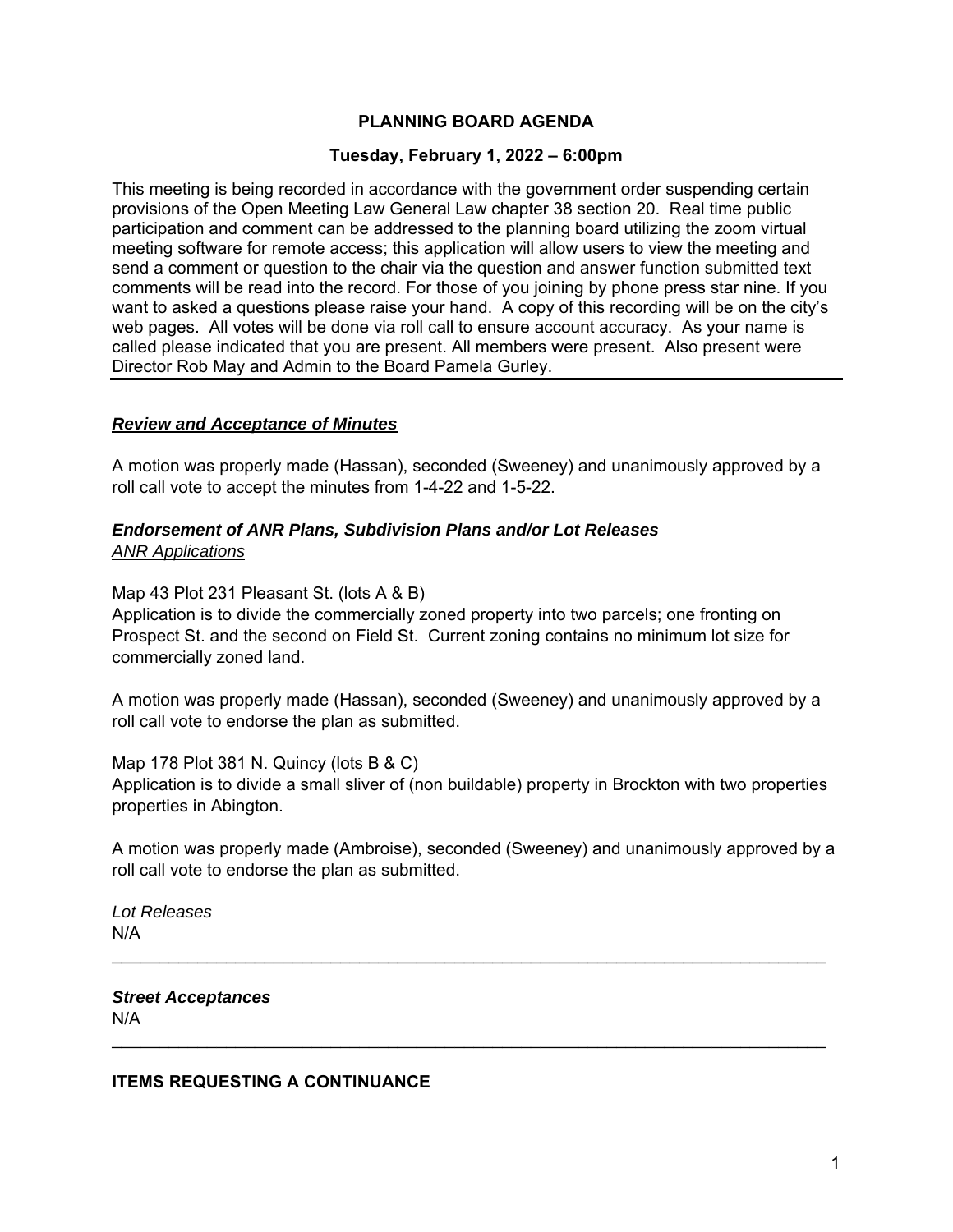Permission to Return to the ZBA - **Request for a continuance to March 1, 2022**  Property: 68-70 Field St. ZBA Denial: 7-14-20 Applicant: Marie Lorquet/Attorney John Creedon

Site Plan Approval - **Request for a continuance to March 1, 2022**  Property: 15 Rutland Sq. - Residential Conversion Applicant: El Paso Management Representative: JK Holmgren

Definitive Subdivision - **Request for a Continuance to April 5, 2022**  Property ID: Map 172 Route 558 (18 Belgravia Ave.) Applicant: Buskull Properties Representative: Silva Engineering

Vote on Adoption: Lovett Brook (Good Samaritan Area) Master Plan

Public hearing for the plan was held at the January meeting and continued to tonight to allow for additional public comment to be submitted and a scheduled vote tonight.

A motion was properly made (Sweeney), seconded (Hassan) and unanimously approved by a roll call vote to adopt the plan as presented.

 $\mathcal{L}_\text{max}$  and  $\mathcal{L}_\text{max}$  and  $\mathcal{L}_\text{max}$  and  $\mathcal{L}_\text{max}$  and  $\mathcal{L}_\text{max}$  and  $\mathcal{L}_\text{max}$ 

1. Site Plan Approval Property: 1208 Montello St. - 24 Unit Residential Building Applicant: Buildar Group Representative: JK Holmgren Engineering

Scott Faria said the application is for the construction of a three story residential building at Montello & Riverside Ave. on a15,000 SF lot. He said the property is currently vacant; they received ZBA approval; 24 parking spaces are proposed under the building; 12 two bedroom units and 12 one bedroom units; the property is right down the street from the Montello T station. He said there will be a small amount of green space (Keith Park is directly across the street); they have addressed runoff through a proposed underground infiltration system; will be rebuilding the sidewalk along Riverside Ave.

Toni Goncalves asked what they were going about the sidewalk along Montello as it is was in bad shape and they may want to address that. Scott Faria thought it was in fairly good shape. Rob May said it would make sense to wrap the corner with new sidewalk. He said they have been working closely with the design team and Scott and said this is exactly what the city wants to see in that area; he also said the city is working with Neighborworks on a 90 unit development to connect with the train station.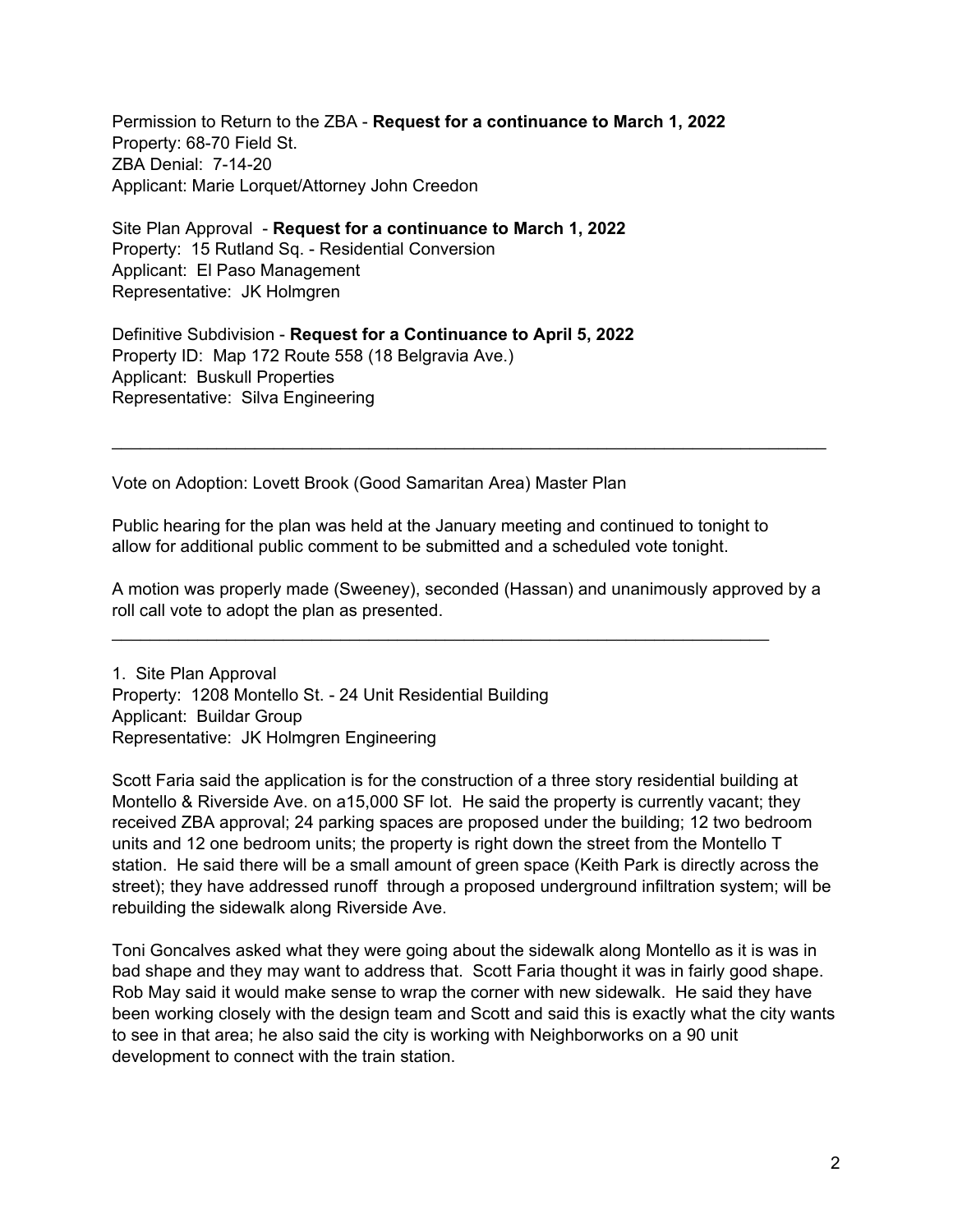Jim Sweeney asked to see the rendering and asked if there was podium parking; Rob May said there is partial podium parking.

Sam Ambroise noticed that they were still working with the city engineer and asked if his recommendations were addressed. Scott Faria said that the issues are technical in nature and also clarification of some items. (Revised plans were delivered 1-31-22 to address the comments from the City Engineer.)

Jim Sweeney asked about the exterior lighting and was told they are proposing downward lighting and some uplighting on the building; Scott Faria said there will be two new light posts matching COB standards.

Pourita Das noted that from the garage to the main entrance there is no lighting; Scott Faria said there is a light post by the entrance; Jim Sweeney said that it is such a nice building you would think you would want to see it They were asked to add the type and location of additional lighting on the plan; both up and downward lighting in the middle of the building.

Pourita Das asked if there will be any signage for wayfinding; she was told there will be a building sign and the "elevator shaft" area will contain signage.

A motion was properly made (Sweeney), seconded ( Das) to grant site plan approval with standard conditions and a special condition that the plan is not to be endorsed and no building permit issued until we receive a memo from the City Engineer that his concerns were addressed. The plan submitted for endorsement must show the repair of the sidewalks on Montello St. as well as additional lighting both downward and upward along the middle of the building.

2. Preliminary Subdivision Property: 432 Crescent St. Lots: 3 Applicant: Signhere Realty Representative: JK Holmgren

Scott Faria said this is an odd shaped parcel and the neighborhood is mostly multi family; they are looking to divide the parcel into three lots. He said they are hoping for approval tonight to get to the ZBA; he said Lot A will be 7,200 SF (duplex); Lot B will have the existing three family home (10,666 SF) and Lot C will have a proposed single family home (8,700 SF).

 is big enough for 4 cars and they can tear down the garage to allow for more parking. The chair said there needs to be parking for six vehicles for lot B; Scott Faria said the driveway

Larry Hassan said that Lot A is quite small and the home sits close to the street. Scott Faria said that they can look at moving the home so there will be 20' in both the rear and front setback. Larry Hassan said it will still be close to the street and is a small lot.

Jim Sweeney said the lot will be tight for parking with a multi. He asked how many bedrooms in each unit and was told three per unit.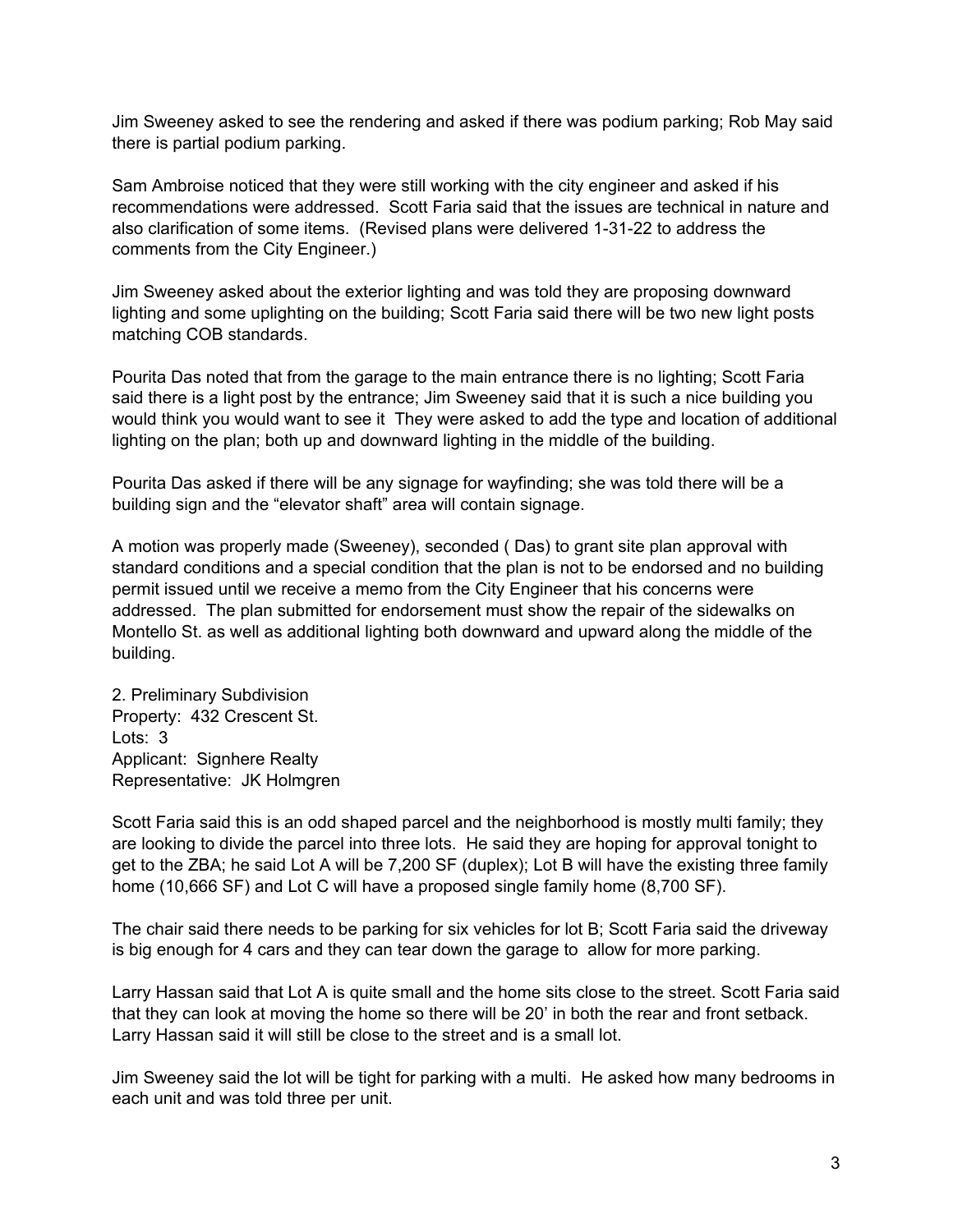Toni Goncalves said Crescent St. is congested and she does not like to see them backing out directly onto Crescent St. She said she would like them to downsize the project and eliminate lot A; she said that lot C seems to fit the neighborhood.

Rob May said that lot A is a difficult sell and suggested that they combine A & B which will allow for improved parking and the ability to drive in and out (without backing into the street) and some green space. Scott Faria said they can look at tearing down the garage and greening up the area and asked for a continuance to speak with this client and see how he wanted to proceed.

A motion was properly made (Hassan) seconded (Das) and unanimously passed by a roll call vote to continue to the March meeting

3. Preliminary Subdivision (18 Lots) Property ID: Portion of 016-188 (Emilia Estates) Applicant: CLM Development LLC Representative: W. Engineering

Attorney James Burke said that the board is familiar with the project and site. He said that they have modified this plan based on suggestions and he believes that it is a more beneficial plan for Emilia Estates.

Evan Watson said that five of these proposed lots comply with 175' of frontage; he said that the roadway design remains the same and that the only difference is one change to a drainage pipe; he said that the lots are a nicer configuration and more uniform.

Jim Sweeney asked if the increased number of lots will change the drainage design; Evan Watson said that the drainage was designed for 20 lots.

Rob May gave the board a brief history of the project and said that the plan originally filed with the board was for 18 lots and was reduced to 15 conforming lots because of the possibility of a law suit from an abutter.

The chair said they are still faced with the same issue…not enough frontage…no hardship. Attorney Burke said this is not a substantial change….and said he thinks its a good plan and hopes they will allow the ZBA to make its decision.

Jim Sweeney asked what the change in frontage from 20-18 was; Evan Watson said that only three lots conformed in 20 lot design and there were also misshapen lots. He said that they will be re-aligning one drainage pipe; he said this design utilizes the land better. Jim Sweeney asked about the size of the homes and was told they expect that they will be four bedroom homes; Charlie Macey said about 22,000-24,000 SF homes; he also pointed out that six lots conform to zoning.

Rob May said that the 30,000 - 175' standard is more of a Easton standard… but it is the law;